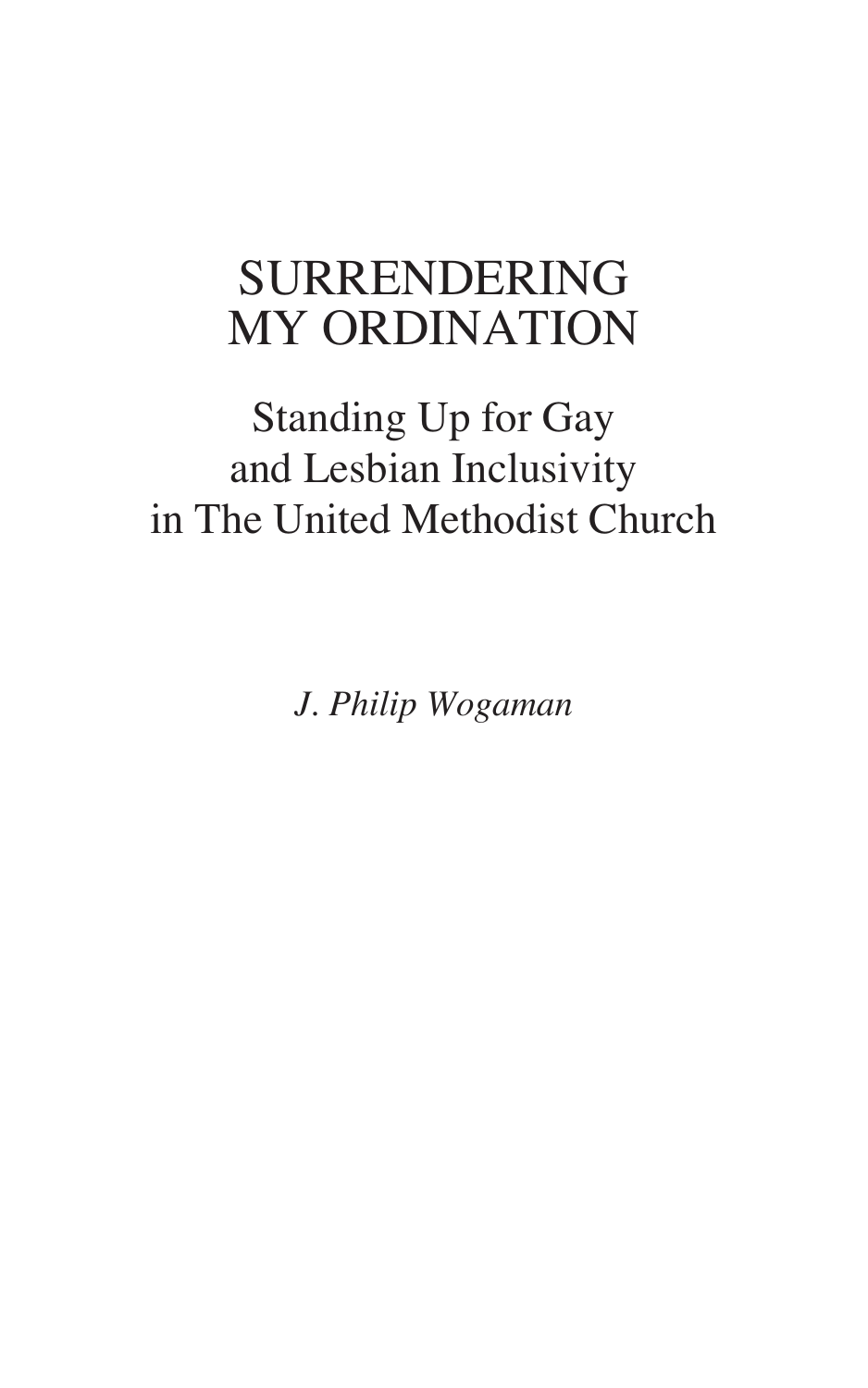# **Contents**

| Acknowledgments                        | ix  |
|----------------------------------------|-----|
| Introduction                           | 1   |
| PART 1: THE MEANING OF ORDINATION      | 5   |
| 1. Theological Meaning of Ordination   | 7   |
| 2. Ethical Meaning of Ordination       | 19  |
| 3. Pastoral Meaning of Ordination      | 29  |
| 4. The Process of Ordination           | 37  |
| PART 2: WHY I GAVE UP ORDINATION       | 41  |
| 5. My Sixty Years of Ordained Ministry | 43  |
| 6. The Painful Decision                | 52  |
| 7. Theological Perspective             | 63  |
| 8. Ethical Implications                | 76  |
| 9. A Pastoral Imperative               | 89  |
| 10. A Way Forward                      | 98  |
| Epilogue                               | 107 |
| <b>Notes</b>                           | 111 |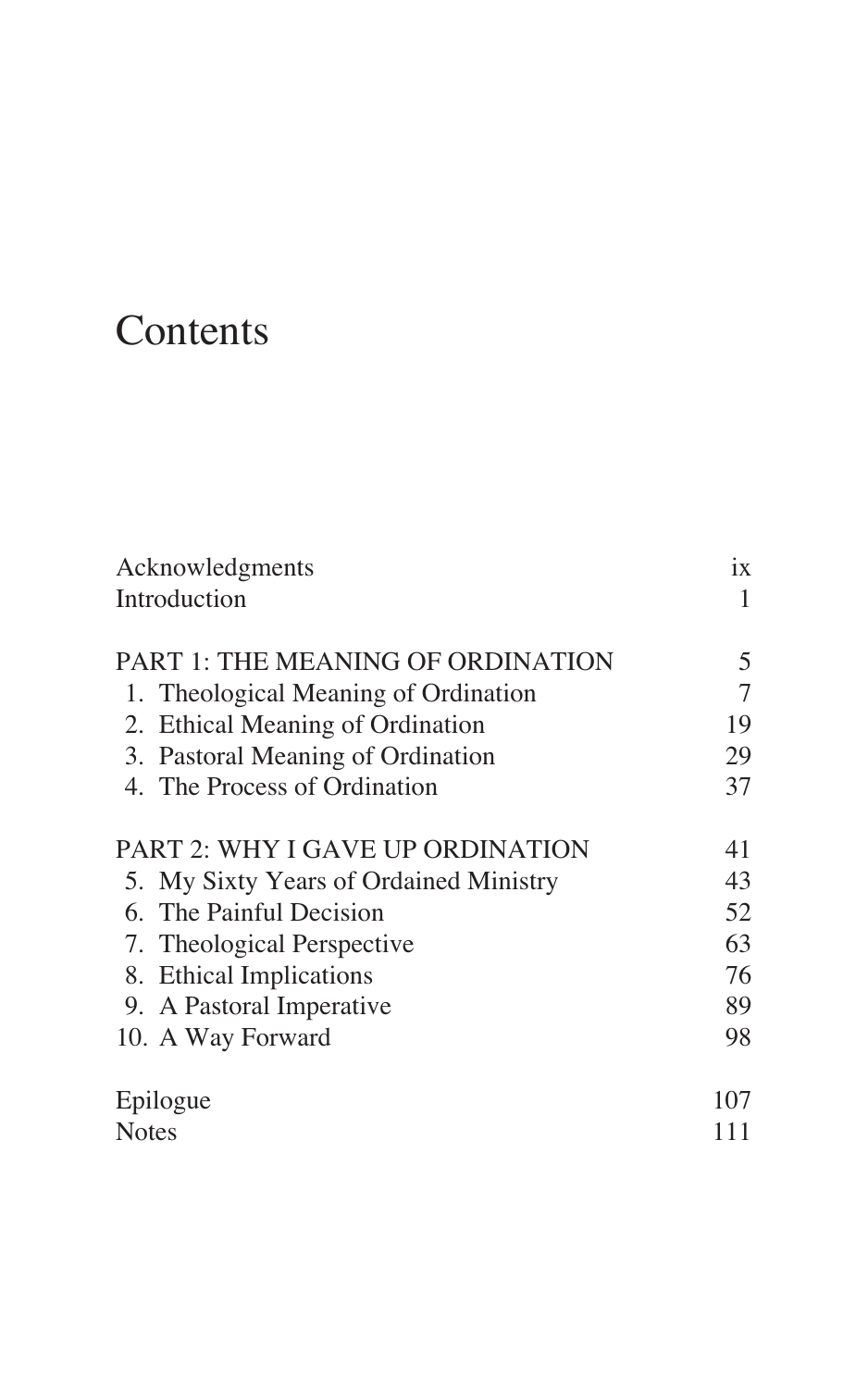## **Part 2**

# Why I Gave Up Ordination

*T*o give up ordination, after sixty years, was not an easy decision! I deal with what prompted the decision in chapter 6. But, first, I provide a brief narrative account of those sixty years to give the reader a sense of what this meant to me. Chapter 6 gives an account of what actually happened, what immediately precipitated the move. Chapters 7–9 explore the meaning of this action, drawing upon the theological, ethical, and pastoral dimensions explored in part 1. A concluding chapter discusses how I believe the church can find a way out of its present impasse that largely prompted my decision.

I want to emphasize two things. I am not, here, rejecting The United Methodist Church.

I love this church. I have experienced its life on different levels and in many different places. I think immediately of many of its people, both lay and clergy, who affected my life for good. Moreover, I can affirm so much of the prophetic social witness of The United Methodist Church. On the whole, I believe this church has been a real force for good, both for its own members and in the wider world.

Second, I do not harbor animosity to those whose hurtful actions occasioned my move. We all see in a glass darkly,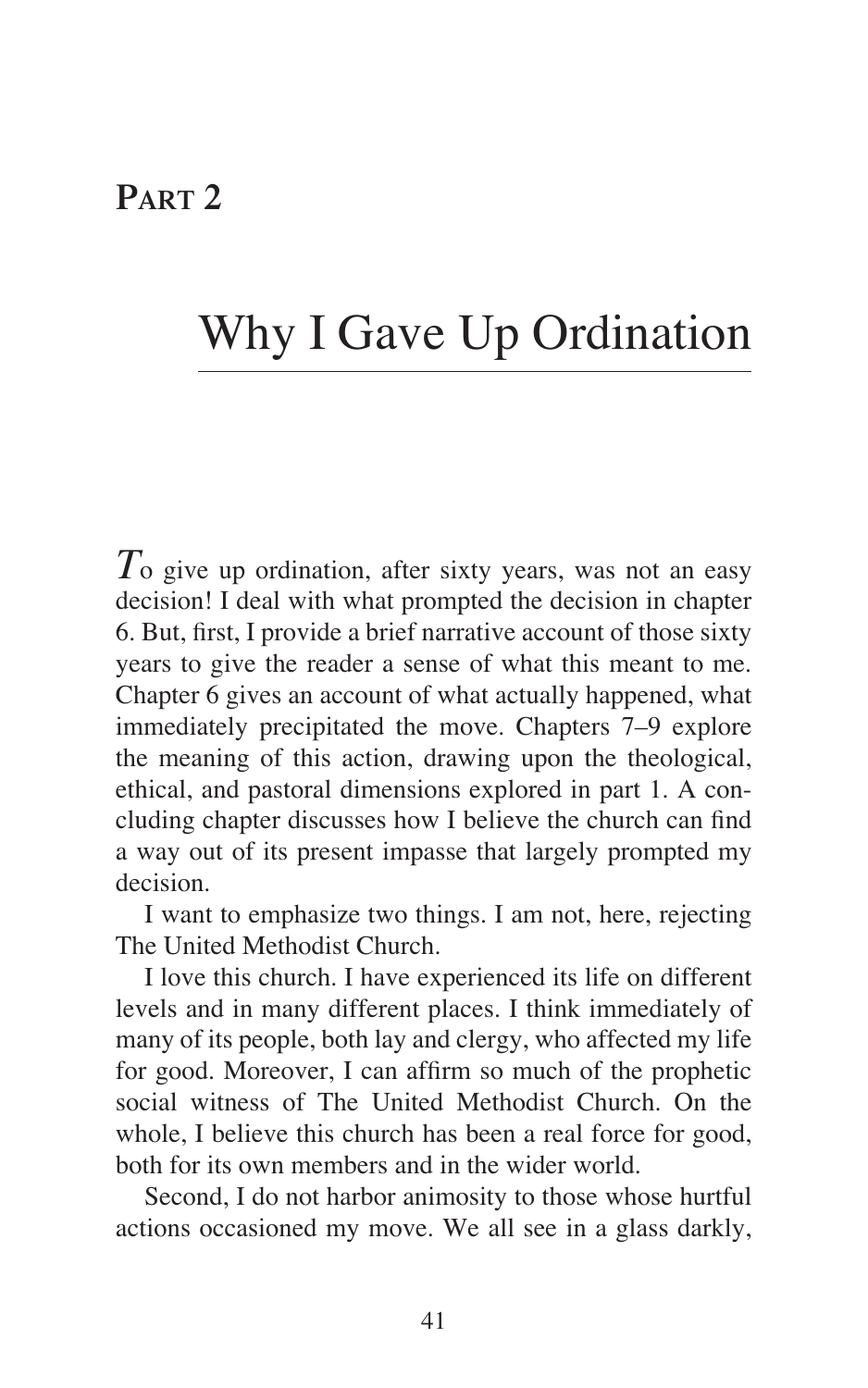### 42 Part 2: Why I Gave Up Ordination

as Paul reminds us. I've had to learn and grow through the years, and I hope that process has not ended quite yet. We all need to love one another, both within and beyond the church, despite our differences.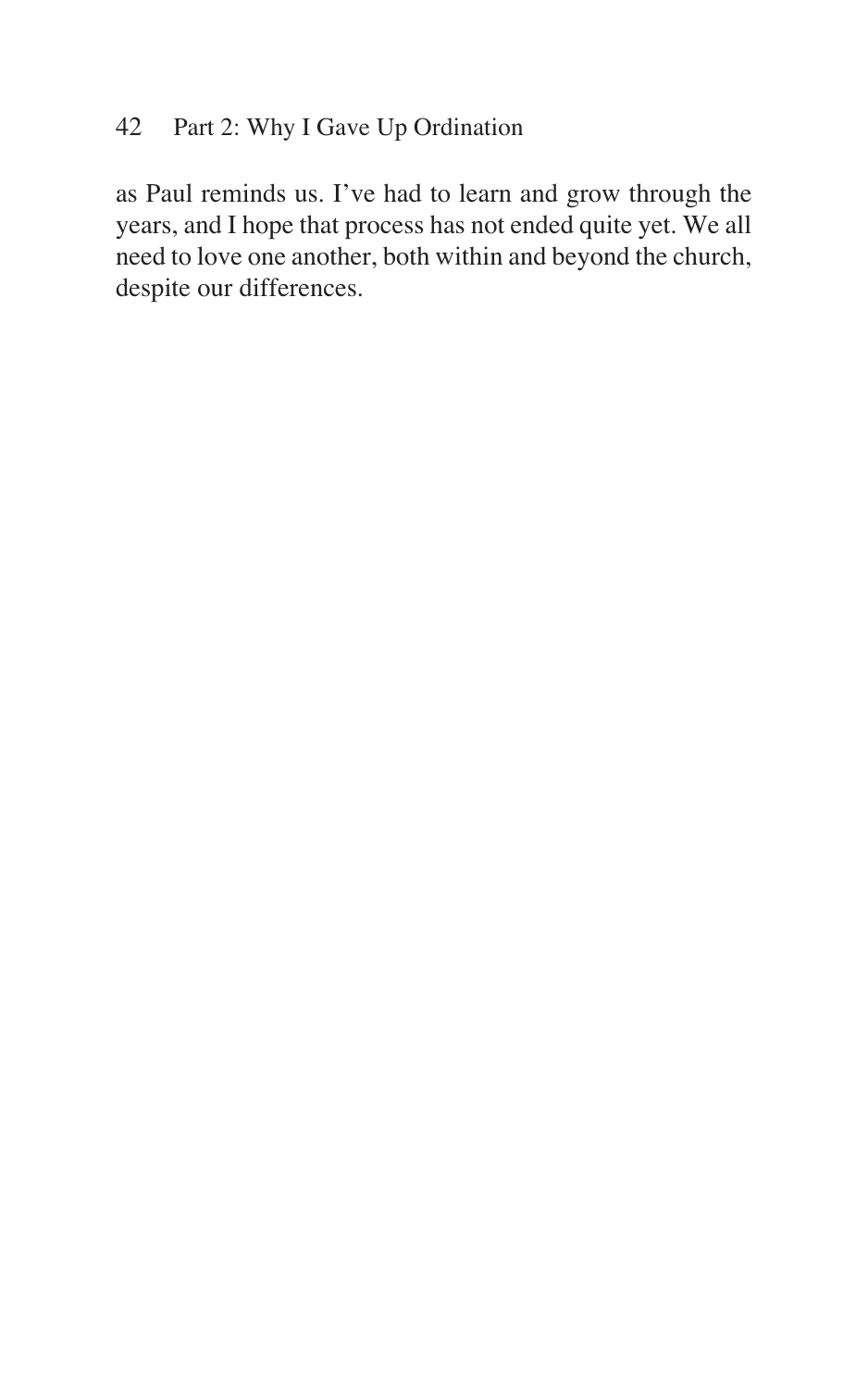## Chapter 5

## My Sixty Years of Ordained Ministry

*T*his chapter is frankly autobiographical. The story of the years of my ministry prior to the surrender of my credentials will help to place that action in context.

I cannot honestly record any dramatic moment when God spoke to me directly about entering ministry, although there was a definite point of decision. I had grown up in a parsonage home, the son of a Methodist minister. That upbringing meant that I was no stranger to Methodist ministry, although childhood experience was doubtless superficial. In thinking about my own future, the ministry was always an attractive option, although I wanted to be sure that such a decision was not simply following in my father's footsteps—much as I loved and respected him. It had to be authentically my own decision.

The moment came at a Methodist youth summer camp just as I was finishing high school. The camp speaker, the Rev. Richard Dunlap, was one of those clergy who had a special gift for communicating with youth. I don't recall his making any particular pitch for his young listeners to consider ministry as a vocation, but somehow what he had to say spoke to my heart. And I decided then and there that, yes, this was the direction I should pursue. My sense of what that might mean was doubtless immature. But it set a trajectory that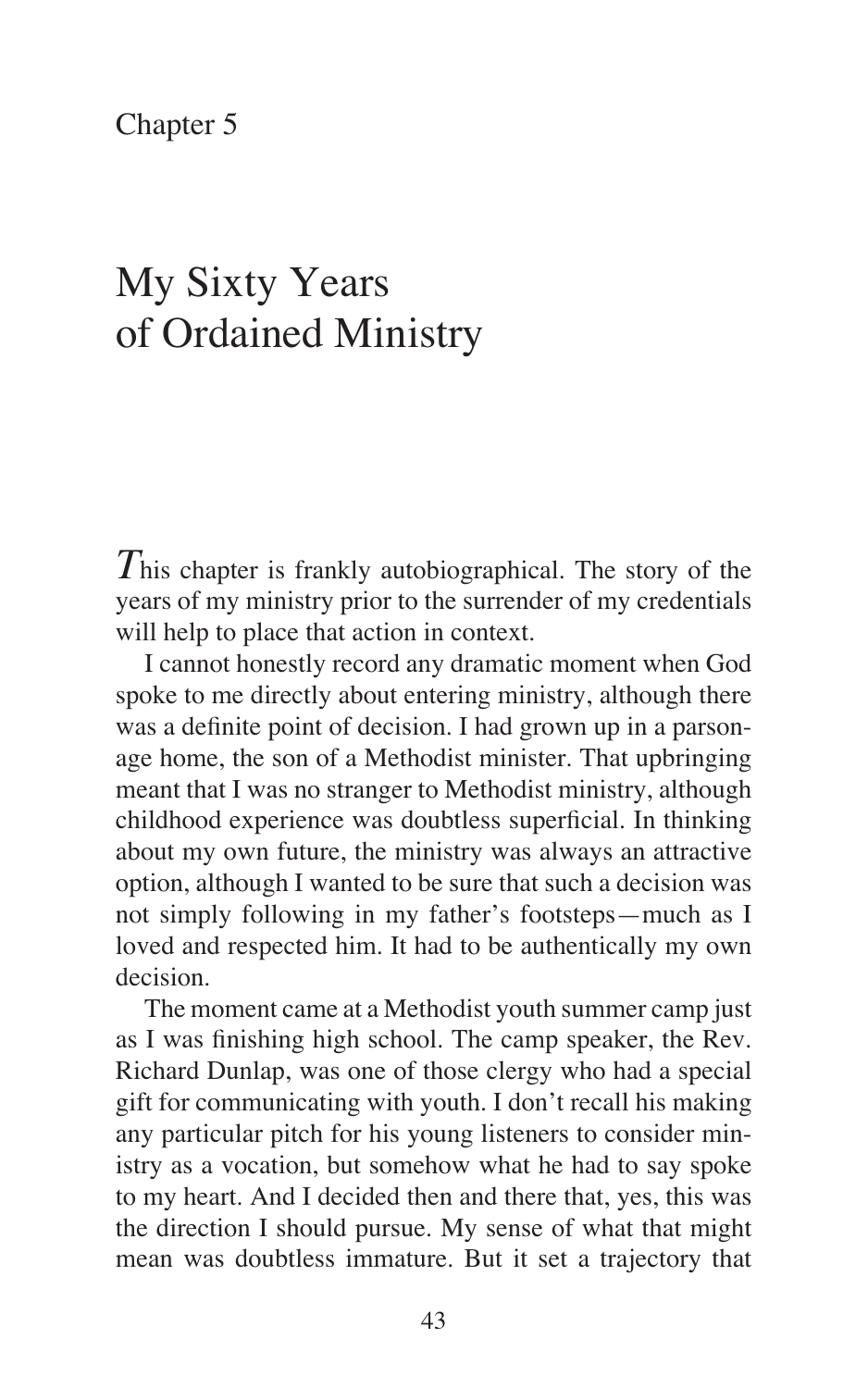#### 44 Part 2: Why I Gave Up Ordination

provided for growth in maturity and spiritual discernment. Was it a calling from God? Who's to say? God speaks to us in many different ways, and we can be led. I never had reason to doubt that this was the direction in which I was being led, although there have been so many twists and turns along the way.

### Years of Preparation

I knew, of course, that years of preparation lay ahead. I had never doubted that I would go to college, but this decision helped define the form that education would take. After one year in a small junior college near my home in Safford, Arizona, I attended the (then) small College of the Pacific in Stockton, California. My studies there ran the gamut of liberal arts and social science courses, including the college's required Old and New Testament courses. I had to work my way through college, which, in the long run, gave me a better sense of the working world. Additionally, during my college years in Stockton I experienced the ethnic and economic diversity of that city. And I gained valuable leadership experience through student government.

After finishing college, I enrolled at Boston University School of Theology—then, as now, a very progressive seminary with much emphasis on social justice. (It had been Dr. Martin Luther King Jr.'s graduate school, although our years there barely overlapped.) My field work at the School of Theology included service as a YMCA youth director in Roxbury and as part-time minister to students at nearby Second Church of Boston. Ordained a deacon after one year of seminary (legally possible in those years), I served as co-pastor, with my brother-in-law, of the Methodist Church in Marlborough, Massachusetts. We had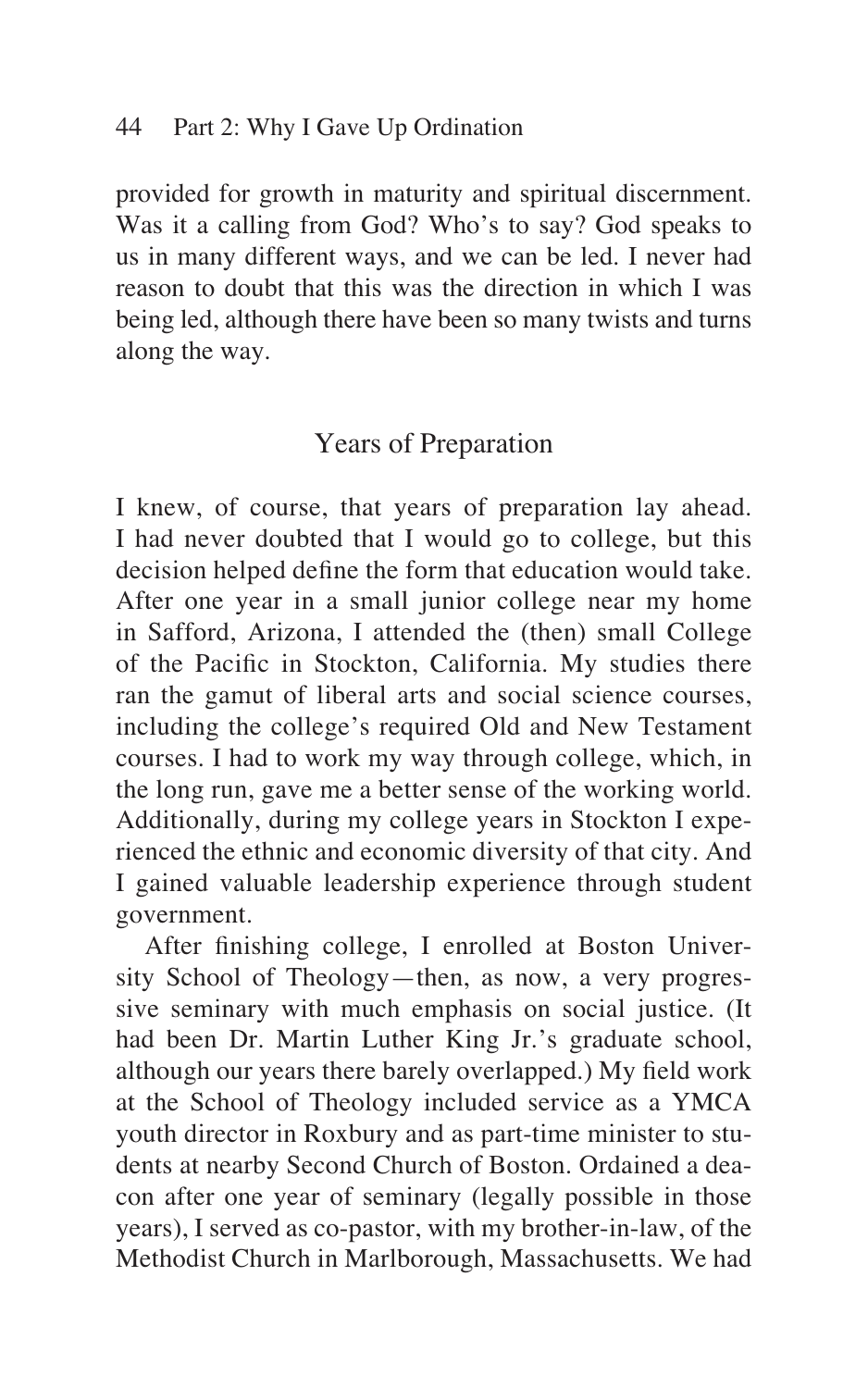both gotten married the summer after our first seminary year and, with our new spouses, we settled into the large, rambling parsonage.

After graduation from the School of Theology, I began PhD studies, also at Boston University. My chosen field was social ethics, and my doctoral adviser was Dean Walter G. Muelder, an internationally recognized leader in the field. My choice of social ethics was partly academic, but it was also influenced by my involvement in social justice issues through the years. We had moved to Arizona (for my father's health) when I was eleven years old, and I had the benefit of a home in which social justice issues were addressed, including racial issues, migrant labor problems, and problems facing American Indians at an impoverished nearby reservation.

My doctoral study focused largely on racial issues, and my PhD dissertation addressed how to accomplish desegregation in all levels of the (then) Methodist Church. (The dissertation was published and sent to all delegates to the 1960 General Conference.) Doctoral study helped me better understand the deep relationship between theology, ethics, and practical engagement with social problems.

### A Ministry of Teaching

Through most of my student years I fully intended to return to the Southern California–Arizona Annual Conference to become a pastor. But I began to wonder, as I neared completion of PhD study, whether I should consider teaching instead. After careful consideration, I and my wife, Carolyn, agreed to become missionaries to Cuba, where I would teach at its Union Theological Seminary. But that was in 1960, and the prospect fell through while we were studying Spanish in Costa Rica. By then the idea of a teaching ministry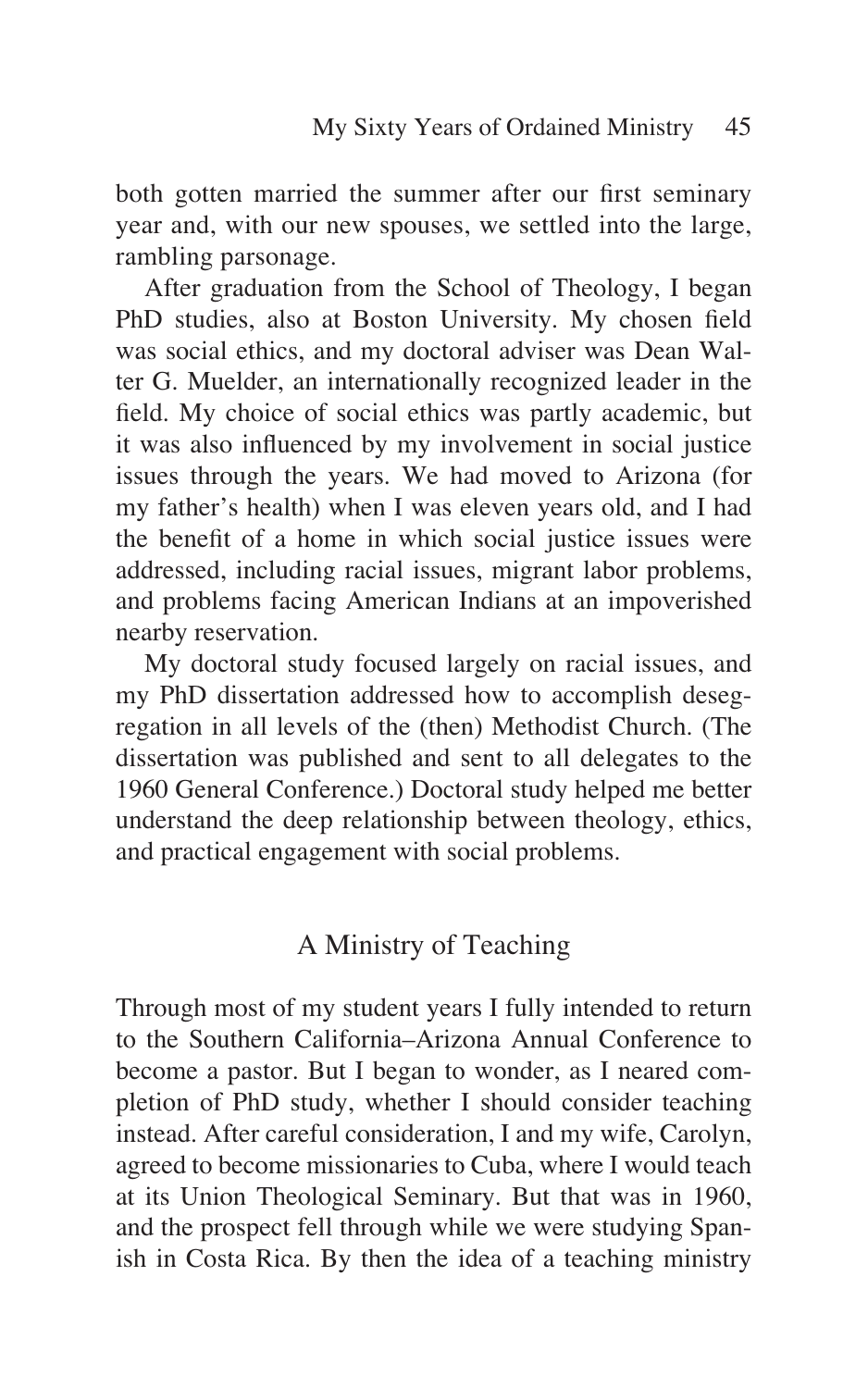had taken hold, so we agreed to go back to my college alma mater in Stockton, where I would teach Bible and social ethics while leading a research program on church-state relations in California.

While I taught courses on social ethics, most of my work was with Old and New Testament. I had not done doctoral study on the Bible, but teaching introductory classes in Old and New Testament for five years proved to be an invaluable experience. The benefit was not so much from better grasp of technical issues of biblical scholarship, which I cheerfully leave to real experts, but from repeated review of the biblical narratives and teachings. I had studied Bible in college and seminary years, of course, but this teaching pushed me into a deeper grasp of profound scriptural treasures. In the long run, it was to draw me deeper into the theological meaning of Christian ethics. My work in ethics continued, including engagement with social issues such as the campaign against discrimination in housing.

In 1966 I was invited to join the faculty at Wesley Theological Seminary in Washington, DC. Carolyn and I readily accepted the change. For me, it was opportunity to concentrate in my field of social ethics and to do it in the nation's capital. During twenty-six years of teaching at Wesley, I helped to educate generations of future clergy, mostly United Methodists but also students from other denominations. Most were headed toward ordination, some were engaged in theological study with different career intent, and a few found in the course of their studies that ministry simply was not their real calling. For all, Washington was a superb environment for study of social ethics.

During those years I was able to do much more research and writing. One of my models for that work was the late Professor Georgia Harkness of the Pacific School of Religion, with whom I served on a couple of committees in California and whose books I found especially attractive.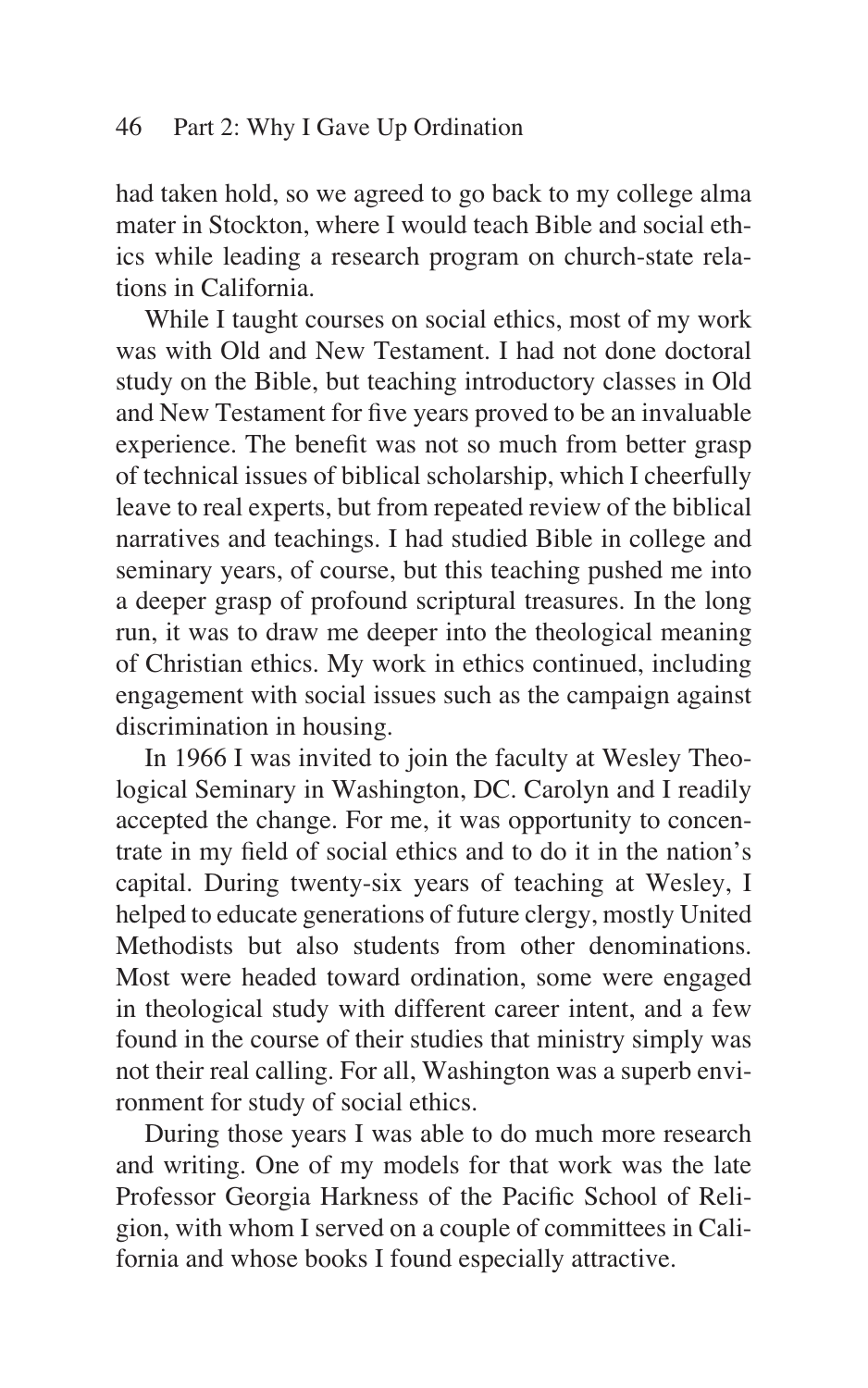Was this career pattern real ministry? Clearly, yes. The teaching itself was, one way or another, an exploration and communication of the faith. The years also involved a fair amount of preaching and teaching in churches in various parts of the country, pastoral engagement with students, and service to the connectional church at different levels.

### Social Justice Activism

My years of ministry involved a lot of engagement with the social-ethical issues of the day. This began well before my ordination, even during student years. That included participating in efforts to foster greater inclusion of racial and ethnic minorities and Jews. Much of this was influenced by my home environment, with a mother and father who actively encouraged the struggle against racism in all its forms. My preacher-father voiced prophetic sermons (and was partly responsible for desegregating schools in an Arizona community). My participation in social justice causes was also prompted by direct observation of the plight of migratory workers—Steinbeck's "grapes of wrath"—and of the impoverished Cocopah tribe on a reservation near one of our Arizona hometowns. I don't recall feeling heroic about any of this; it just seemed to come naturally.

During my teaching years at the University of the Pacific, I, along with a number of other younger faculty members, formed the Stockton Fair Housing Committee to fight against housing discrimination. We participated in a campaign to create fair housing legislation. We were not successful at the time, but the campaign laid the groundwork for later laws. I recall that we younger faculty members supported Cesar Chavez's farm labor movement by helping to prevent shipment of grapes by an agricultural organization that resisted unionization. In 1965 I was among those who responded to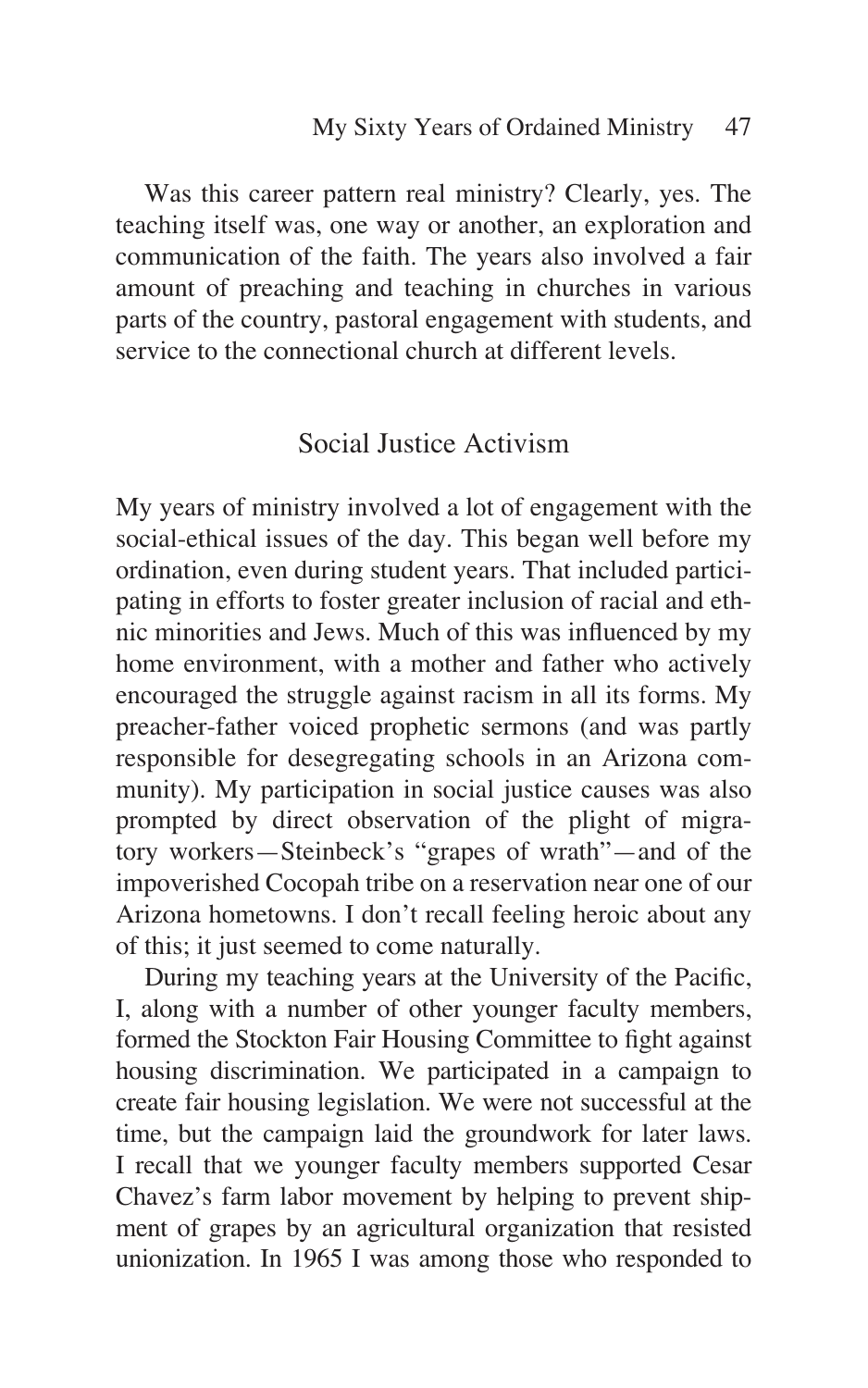Dr. King's call for people to come to Selma for the march to Montgomery, Alabama. During the Wesley Seminary years, I, along with many others, became deeply involved in the antiwar movement. The list could go on. I want to emphasize that most of this just came naturally, without any sense of heroism. It was, to me, simply a part of what ministry is all about.

In light of the subject matter of this book, a reader might well ask at what point I became active in issues related to homosexuality. That is a fair question. In fact, I came to that rather late. During the decade or so after completing my doctoral studies in social ethics, I didn't pay much attention to those issues at all. If asked (which I rarely was), I'd have said that homosexuality was a form of emotional pathology or of sin or some mixture of the two—but I didn't want to be distracted by those issues from my focus on what I considered weightier issues. But during the mid-1970s or so, I found I couldn't as a teacher of ethics ignore those issues any longer. I studied the issues and, more importantly, I became better acquainted with gay and lesbian people and the hurt they were suffering at the hands of the church.

## Serving the Connectional Church

From the beginning, my years as an ordained minister included considerable involvement with the church at connectional levels—that is, the church structures extending beyond the local church. I was often called upon to be a consultant to the Board of Church and Society (and its predecessor boards), located in Washington, DC. Earlier, I had been a member of the conference Board of Social and Economic Relations in Northern California. While at Wesley I was a member of the conference Board of Ordained Ministry for eight years, serving as president for four of those years. In 1980 I was asked to serve as chair of a general church committee seeking to negotiate an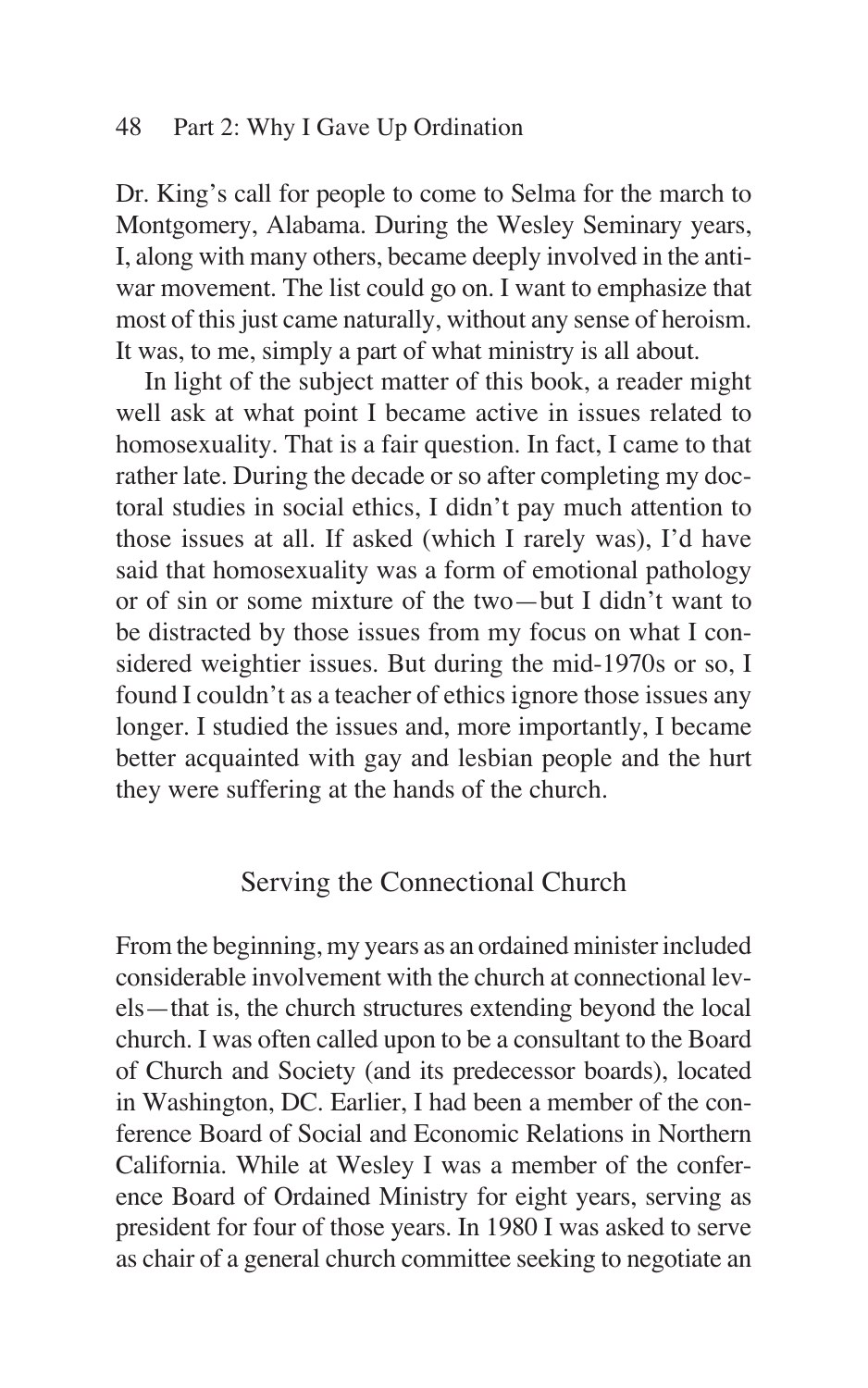end to the Nestlé Company's infamous marketing of breastmilk substitutes in third-world countries—an effort that was ultimately successful. I was elected as a delegate to the General Conferences of 1988, 1992, 1996, and 2000, and to the jurisdictional conferences of 2004 and 2008. At each of these General Conferences I was actively engaged in the struggle to change policies affecting gay and lesbian people, including authoring the legislation in 1988 creating the Committee to Study Homosexuality. I served as a member of the church's General Council on Finance and Administration from 1996 to 2004 and on the Commission on Christian Unity and Interreligious Concerns from 2004 to 2008.

These and other involvements at the conference and denominational levels were not just an ego trip; they involved hard but necessary work for the church. I mention them here to underscore that my institutional involvements with broad church structures and laws were not incidental. When I took the action described in the following chapter, I had a clear understanding of what it could mean.

### The Foundry Years

In 1992, after service on the Wesley faculty for twentysix years, I was asked by Bishop Joseph Yeakel to become senior minister of the Foundry United Methodist Church, also in Washington, DC. He anticipated a crisis in that centrally located downtown church and thought I would be able to deal with it. Founded in 1815, Foundry has played a key role in the religious life of the nation's capital throughout its two-plus centuries of service. When asked why I would leave a seminary faculty for that pastorate, I'd jokingly say that after decades of teaching future clergy, it was time for me to put up or shut up. The church did face many challenges during those years, including the crisis that Bishop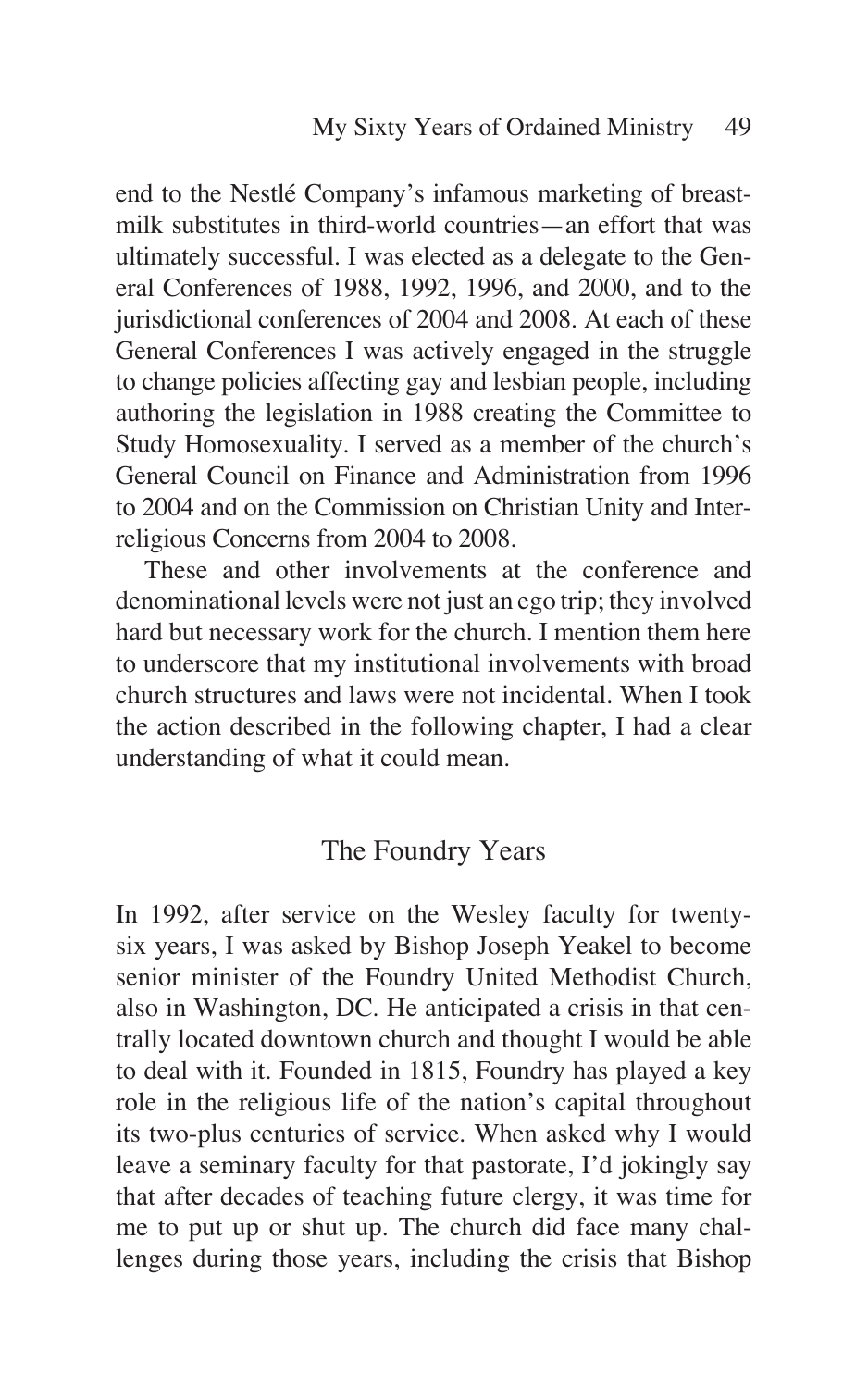Yeakel anticipated. But those were wonderful years, and neither Carolyn nor I ever regretted the decision to go there.

Not incidentally, the church served a very diverse congregation, including people who had been rejected elsewhere and, in terms of status and class, parishioners ranging from the homeless to leading figures in Congress and even the president of the United States. It is and was a progressive church, challenging those who occupied its pulpit to make the gospel relevant both to individuals and to the collective life of the city and nation.

I have written mainly of my own professional involvements during my sixty years of ordained ministry, but in more ways than I can name my ministry was shared and supported by my wife, Carolyn. As noted above, we were married during my seminary years, which means that as of this writing we've been married for sixty-two years. Our decision to accept Bishop Yeakel's invitation to go to Foundry was fully shared. Carolyn had been a preschool teacher at the National Child Research Center in Washington and felt it was time to retire from that. She was interested in turning her attention to inner-city problems, and the Foundry challenge seemed a good way to become more involved. She then spent years as chair of the board of the Calvary preschool learning center, a program designed to reach and help Latino young people. That program evolved into a full-scale educational enterprise called Centronia. Even before the Foundry years, she was instrumental in forming an innovative summer program for children from a number of suburban and inner-city churches conducted for fifteen years in Washington's Rock Creek Park. As parents, she and I raised four children, and she had to do a whole lot of the heavy lifting.

The time came when the Foundry years had to end, because I had reached the then mandatory retirement age of seventy. Perhaps it was about time anyway. It had been a wonderful experience, but it was time to turn the respon